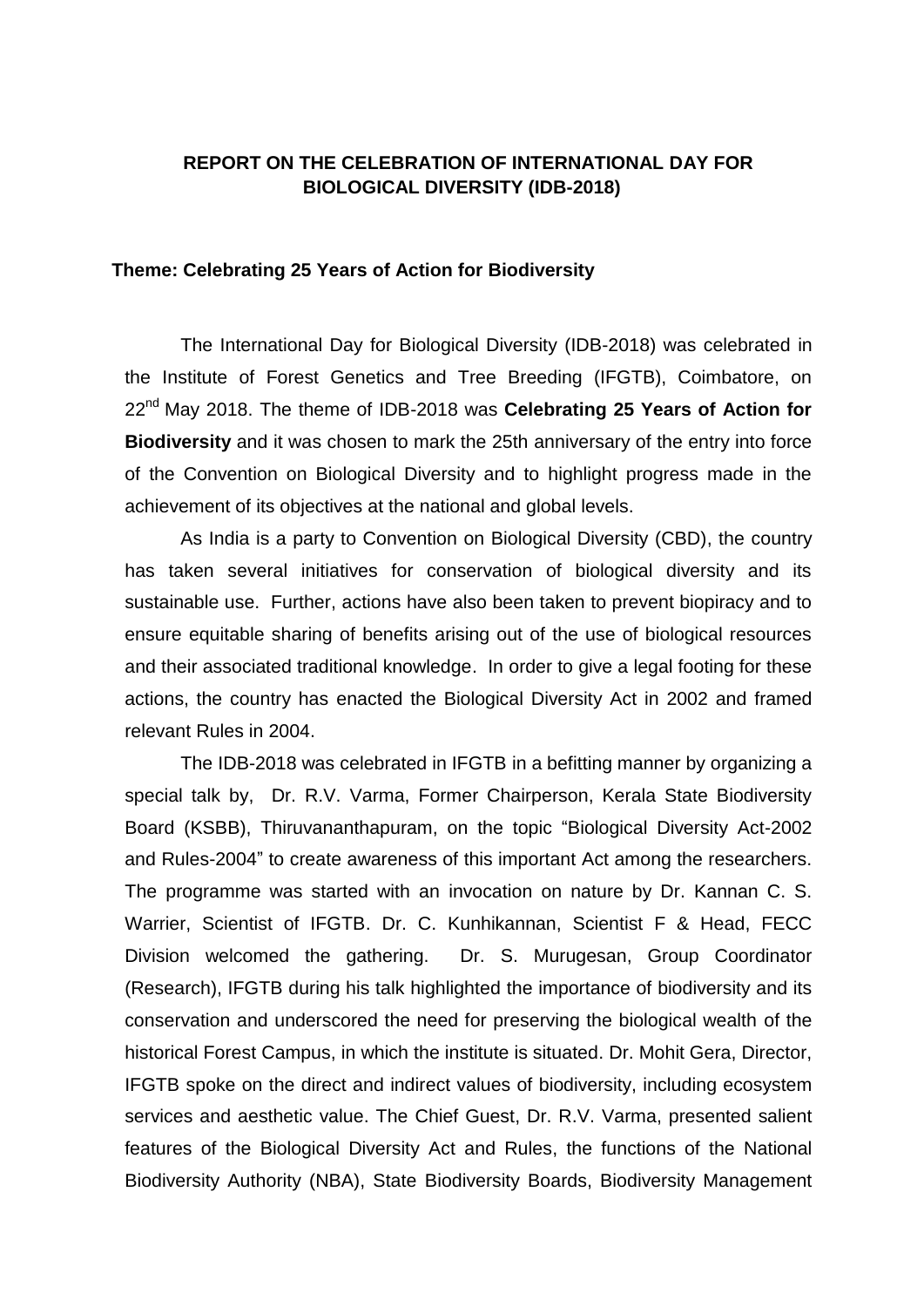Committees, which are the institutions created under the Act. He also highlighted the importance of the People's Biodiversity Register (PBR) and said that it is an important tool for documenting the biological resources and their associated traditional knowledge available among the communities, which often remains unrecorded. He suggested the researchers to meticulously follow the NBA guidelines while biological resources are handled, especially when research results / products are taken up for patenting / commercialization. He advised the researchers to be extra cautious while materials and research results are sent to foreign countries / agencies and requested to obtain required clearance from NBA in such cases. He also shared his rich experience as the former Chairperson of the Kerala State Biodiversity Board and Co-Chairperson of the Expert Committee on Access and Benefit Sharing in NBA. There were many queries from the participant's side and the speaker clarified all the points raised.

A brochure on *Precious Trees of India -Series II,* made by the ENVIS Centre on Forest Genetic Resources and Tree Improvement was also released by the Chief Guest, Dr.R.V.Varma. Dr. K.R. Sasidharan, Scientist F, FECC Division proposed vote of thanks.

About 150 participants, including officers, scientists, staffs, research scholars and students undergoing internship took part in the celebration.